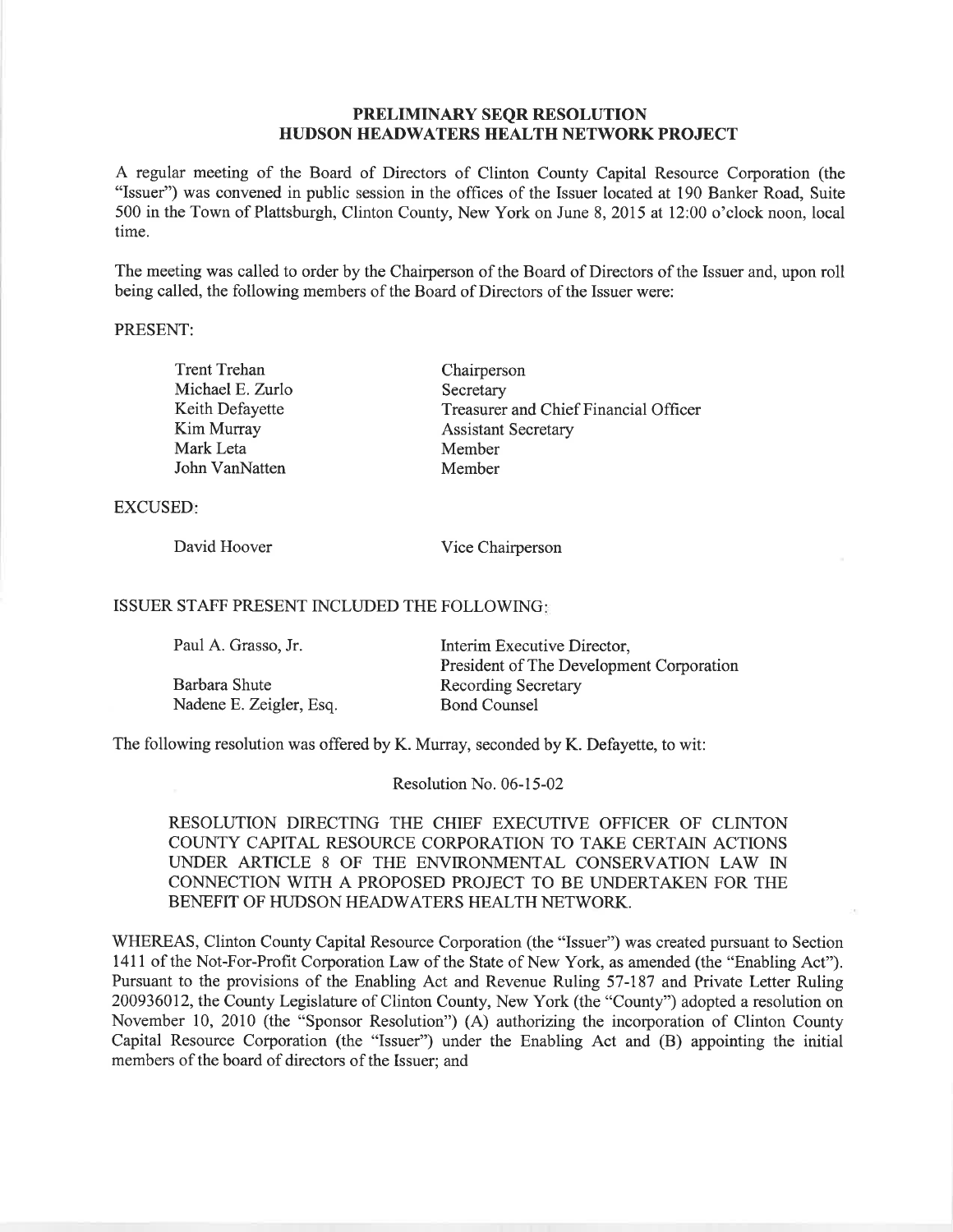Resolution # 0ó-15-02 - Preliminory SEQR Hudson Heodwoters Clinton County Capital Resource Corporation June 8, 20ì5 Poge 2 of 5

WHEREAS, on December 13, 2010, a certificate of incorporation was filed with the New York Secretary of State's Office (the "Certificate of Incorporation") creating the Issuer as a public instrumentality of the County; and

WHEREAS, the Issuer is authorized and empowered by the provisions of the Enabling Act to relieve and reduce unemployment, promote and provide for additional and maximum employment, better and maintain job opportunities, and lessen the burdens of government and act in the public interest, and in carrying out the aforesaid purposes and in exercising the powers conferred in the Enabling Act, the Enabling Act declares that the Issuer will be performing essential governmental functions; and

WHEREAS, to accomplish its stated purposes, the Issuer is authorized and empowered under the Enabling Act to acquire real and personal property; to borrow money and issue negotiable bonds, notes and other obligations therefore; to lease, sell, mortgage or otherwise dispose of or encumber any of its real or personal property upon such terms as it may determine; and otherwise to carry out its corporate purposes in the territory in which the operations of the Issuer are principally to be conducted; and

WHEREAS, Hudson Headwaters Health Network, a New York not-for-profit corporation (the "lnstitution"), submitted an application (the "Application") to the Issuer, a copy of which Application is on file at the office of the Issuer, which Application requested that the Issuer consider undertaking <sup>a</sup> project (the "Project") for the benefit of the Institution, said Project consisting of the following: (A) (1) the acquisition of an interest in an approximate 5.80 acre parcel of land located on Route 11 (currently tax map # 33.-1-28) in the Town of Champlain, Clinton County, New York (the "Land"), (2) the construction on the Land of a building to contain approximately 25,916 square feet (the "Facility") and (3) the acquisition and installation therein and thereon of certain machinery and equipment (the "Equipment") (the Land, the Facility and the Equipment being collectively referred to as the "Project Facility"), all of the foregoing to be owned and operated by the Institution as a medical facility and other directly and indirectly related activities; (B) the financing of all or a portion of the costs of the foregoing by the issuance of revenue bonds of the Issuer in one or more issues or series in an aggregate principal amount sufficient to pay the cost of undertaking the Project, together with necessary incidental costs in connection therewith, estimated not to exceed \$10,000,000 (the "Obligations"); (C) paying a portion of the costs incidental to the issuance of the Obligations, including issuance costs of the Obligations and any reserve funds as may be necessary to secure the Obligations; and (D) the making of a loan (the "Loan") of the proceeds of the Obligations to the Institution or such other person as may be designated by the Institution and agreed upon by the Issuer; and

WHEREAS, pursuant to Article 8 of the Environmental Conservation Law, Chapter 43-B of the Consolidated Laws of New York, as amended (the "SEQR Act"), and the regulations adopted pursuant thereto by the Department of Environmental Conservation of the State of New York, being 6 NYCRR Part 617, as amended (the "Regulations", and collectively with the SEQR Act, "SEQRA"), the Issuer must satisfy the requirements contained in SEQRA prior to making a final determination whether to undertake the Project; and

WHEREAS, Section 617.6(b) of the Regulations provides that (A) for all "Type I actions", a lead agency must be established, and (B) for any "unlisted action" which involves more than one "involved agency", a lead agency must be established if the Issuer determines that there will be a coordinated review of such "unlisted action" (as such quoted terms are defined in the Regulations); and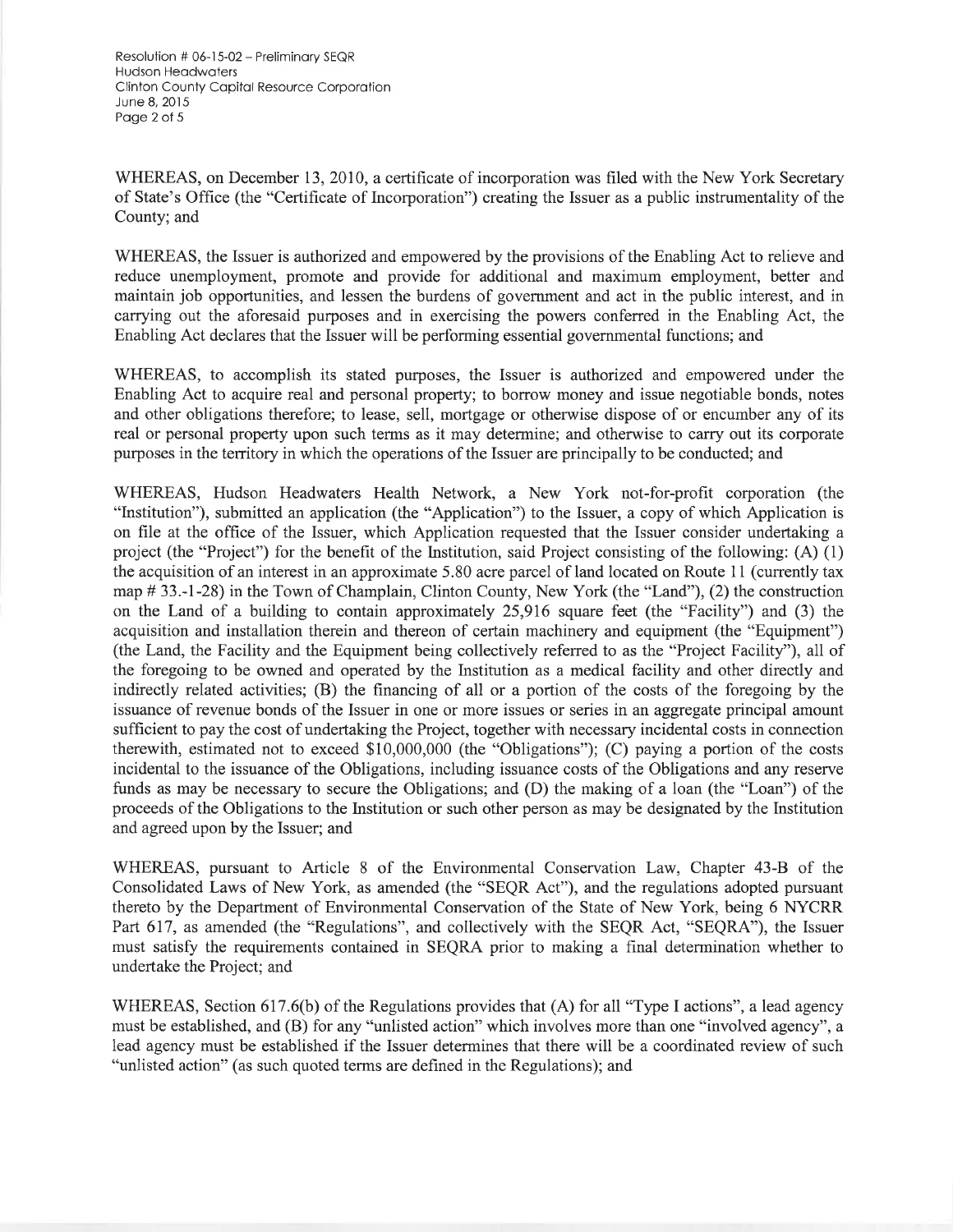Resolulion # 06-15-02- Preliminory SEQR Hudson Heodwoters Clinton County Copitol Resource Corporotion June 8,2015 Poge 3 of 5

WHEREAS, pursuant to the Regulations, the Issuer has examined the Application and an environmental assessment form prepared by the Institution with respect to the Project (the "EAF") in order to make an initial determination as to the potential environmental significance of the Project and the number of agencies that may be involved with respect to the Project; and

WHEREAS, based upon a review of the Application and the EAF, the Issuer wishes to explore the desirability of following the coordinated review procedures outlined in the Regulations with respect to the Project;

NOW, THEREFORE, BE IT RESOLVED BY THE MEMBERS OF THE BOARD OF DIRECTORS OF CLINTON COUNTY CAPITAL RESOURCE CORPORATION, AS FOLLOWS:

Section 1. Based upon an examination of the EAF and the Application, and, based further upon the Issuer's knowledge of the area surrounding the Project Facility and such further investigation of the Project and its environmental effects as the Issuer has deemed appropriate, the Issuer makes the following findings with respect to the Project:

(A) The Project consists of the following: (A) the acquisition of an interest in an approximate 5.80 acre parcel of land located on Route 11 (currently tax map # 33.-l-28) in the Town of Champlain, Clinton County, New York (the "Land"), (2) the construction on the Land of <sup>a</sup> building to contain approximately 25,976 square feet (the "Facility") and (3) the acquisition and installation therein and thereon of certain machinery and equipment (the "Equipment") (the Land, the Facility and the Equipment being collectively referred to as the "Project Facility"), all of the foregoing to be owned and operated by the Institution as a medical facility and other directly and indirectly related activities; (B) the financing of all or a portion of the costs of the foregoing by the issuance of revenue bonds of the Issuer in one or more issues or series in an aggregate principal amount sufficient to pay the cost of undertaking the Project, together with necessary incidental costs in connection therewith, estimated not to exceed \$10,000,000 (the "Obligations"); (C) paying a portion of the costs incidental to the issuance of the Obligations, including issuance costs of the Obligations and any reserye funds as may be necessary to secure the Obligations; and (D) the making of a loan (the "Loan") of the proceeds of the Obligations to the Institution or such other person as may be designated by the Institution and agreed upon by the Issuer; and

(B) The Project involves more than one "involved agency" (as such quoted term is defined in SEQRA); and

(C) If the Project constitutes an "unlisted action" (as such quoted term is defined under SEQRA), coordinated review and notification of other involved agencies is strictly optional with respect to the Project, therefore the Issuer wishes to investigate the advisability of undertaking a coordinated review with respect to the Project.

Section 2. For purposes of exploring the desirability of following the coordinated review procedures outlined in the Regulations, the Chief Executive Officer of the lssuer is hereby authorized and directed to take the following actions (quoted terms used below shall have the meanings assigned to such terms in SEQRA):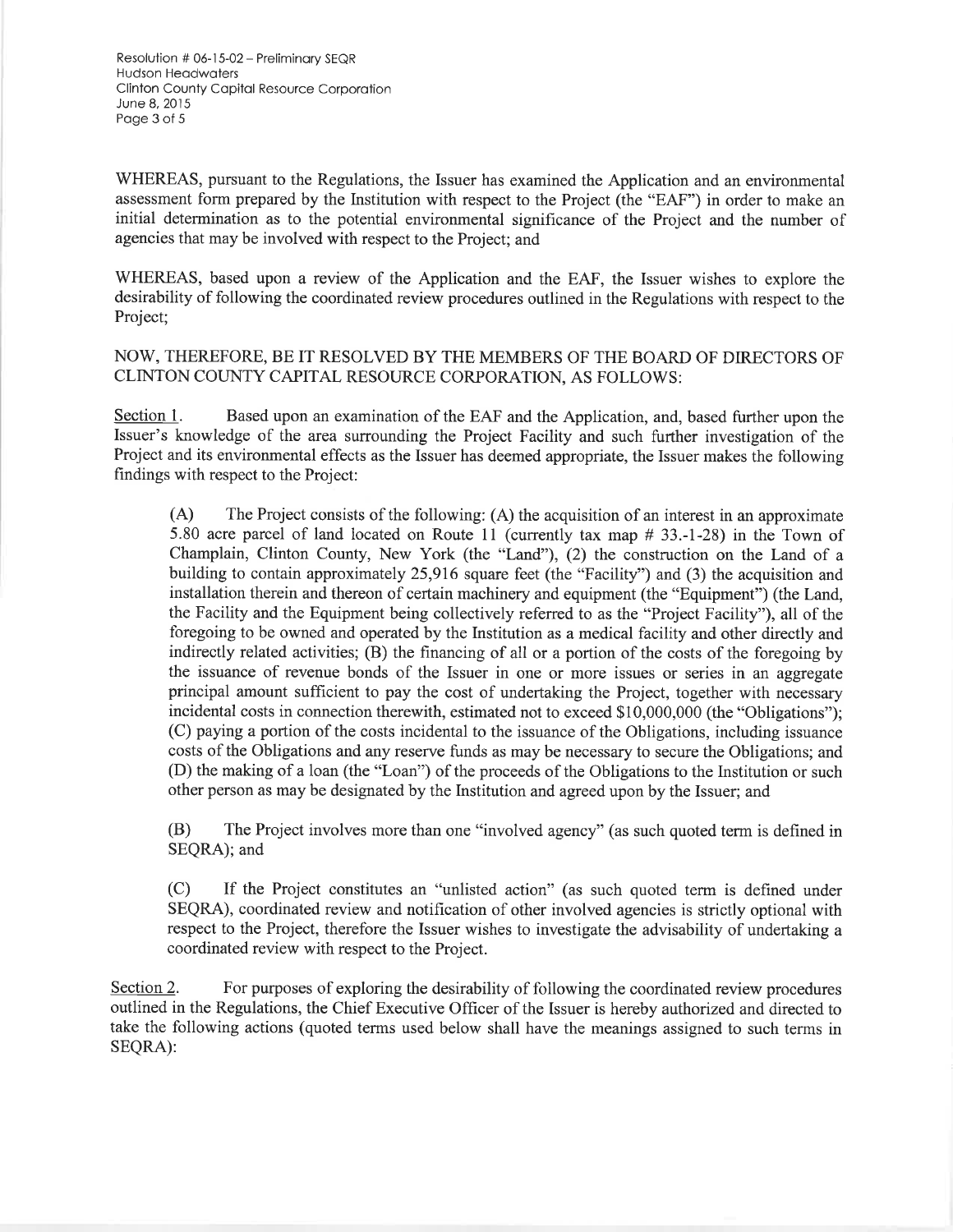(A) Determine whether the Project constitutes a "type II action" under SEQRA, in which case, pursuant to Section 617.5(a) of the Regulations, the Project is not subject to review under SEQRA.

(B) If the Project does not constitute a "type II action" under SEQRA, then determine whether the Project constitutes an "unlisted action" or a "type I action" under SEQRA.

(C) If the Project constitutes an "unlisted action" under SEQRA, then determine whether it is advisable to undertake a coordinated review with respect to the Project.

(D) If (1) the Project constitutes an "unlisted action" under SEQRA and the Executive Director determines that it is advisable to undertake a coordinated review with respect to the Project, or (2) the Project constitutes a "type I action" under SEQRA, then contact all other "involved agencies" with respect to the Project for the purpose of ascertaining whether they are interested in undertaking a coordinated review with respect to the Project.

(E) Ln the event that (1) all other "involved agencies" indicate that they are interested in undertaking a coordinated review of the Project, (2) one of the other "involved agencies" indicates that it desires to be designated as "lead agency" with respect to the Project and (3) the other "involved agencies" are amenable to designating such involved agency as "lead agency", then take all necessary steps to indicate the concurrence of the Issuer that such "involved agency" be designated as "lead agency" with respect to the Project (as such quoted terms are defined under SEQRA).

(F) In the event that all other "involved agencies" indicated that they are interested in undertaking a coordinated review of the Project and none of the other "involved agencies" indicates that it desires to be designated as the "lead agency" with respect to the Project, to take all necessary steps to arrange for the Issuer to be designated as "lead agency" with respect to the Project (as such quoted terms are defined under SEQRA).

(G) Upon completion of the foregoing steps, to report to the Issuer at its next meeting on the status of the environmental review process with respect to the Project.

Section 3. This Resolution shall take effect immediately.

The question of the adoption of the foregoing Resolution was duly put to a vote on roll call, which resulted as follows:

| <b>Trent Trehan</b> | <b>VOTING</b> | <b>YES</b>     |
|---------------------|---------------|----------------|
| David Hoover        | <b>VOTING</b> | <b>EXCUSED</b> |
| Michael E. Zurlo    | <b>VOTING</b> | <b>YES</b>     |
| Keith Defayette     | <b>VOTING</b> | <b>YES</b>     |
| Kim Murray          | <b>VOTING</b> | <b>YES</b>     |
| Mark Leta           | <b>VOTING</b> | <b>ABSTAIN</b> |
| John VanNatten      | <b>VOTING</b> | <b>ABSTAIN</b> |

The foregoing Resolution was thereupon declared duly adopted.